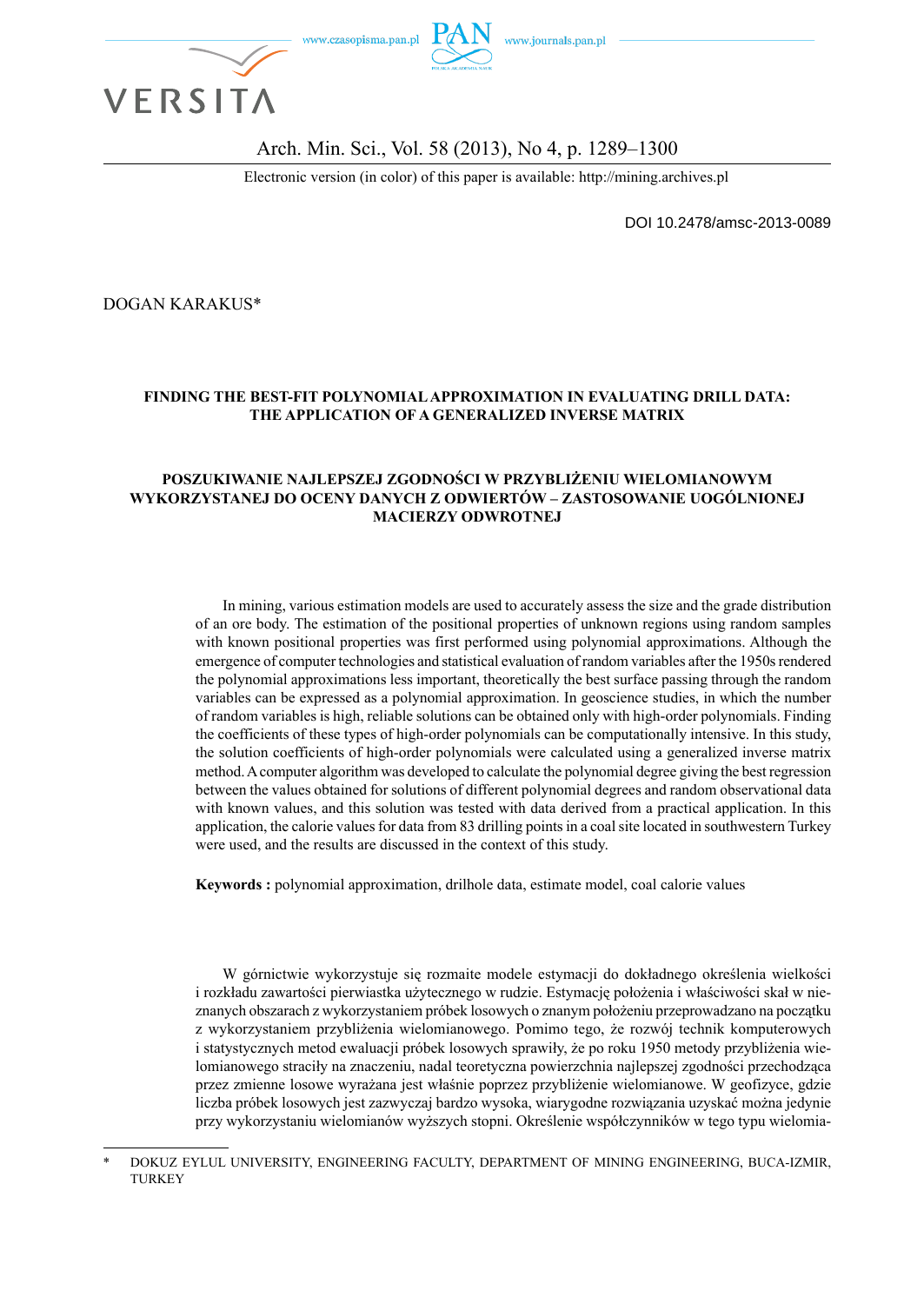

nach jest skomplikowaną procedurą obliczeniową. W pracy tej poszukiwane współczynniki wielomianu wyższych stopni obliczono przy zastosowaniu metody uogólnionej macierzy odwrotnej. Opracowano odpowiedni algorytm komputerowy do obliczania stopnia wielomianu, zapewniający najlepszą regresję pomiędzy wartościami otrzymanymi z rozwiązań bazujących na wielomianach różnych stopni i losowymi danymi z obserwacji, o znanych wartościach. Rozwiązanie to przetestowano z użyciem danych uzyskanych z zastosowań praktycznych. W tym zastosowaniu użyto danych o wartości opałowej pochodzących z 83 odwiertów wykonanych w zagłębiu węglowym w południowo- zachodniej Turcji, wyniki obliczeń przedyskutowano w kontekście zagadnień uwzględnionych w niniejszej pracy.

**Słowa kluczowe:** przybliżenie wielomianowe, dane z otworów, model estymacji, wartości opałowa węgla

## **1. Introduction**

Mathematical and statistical approximations are used to determine the size and grade distribution of ore bodies that are detected during preliminary surveys. In the mining industry, which involves more risks than other sectors, it is very important to accurately approximate the size and location of an ore body located below ground. At present, many estimation models exist to determine the nature and grade of an ore. In these models, the estimations are based on functions developed using random variables obtained in drilling tests. Among these methods, geostatistics and inverse distance weighting are commonly used. In the geostatistical method, the regional variance in the observational data is evaluated statistically, whereas in the inverse distance weighting method, the evaluation is based on the relationships among the positional properties of the observational data. On the other hand, Soltani and Hezerkhani (2009) studied on drillhole location optimization for ore body modelling and intended to increase geostatistic estimation accuracy.

Howarth (2001) reviewed the approximation methods used in geoscience in detail, giving an account of the historical development of this field and the methods employed. According to Howarth, data analysis on modern geosciences began with the work of Hutton in the 18th century and this analysis continues today. Early pioneering studies involved the estimation of the Earth's magnetic field lines and the methods used were an inspiration for later studies in a variety of disciplines. One of these studies was by Krumbein (1952, 1956), who used the method of polynomial approximation in the mapping of asymmetric regional variations. The aim of this method was to differentiate large-scale regional variations from small-scale localized deviations and thereby determine the directions and behaviors of both the general variations and local anomalies. Krumbein (1956) called his approximation method the "trend surface" method. In this method, the positional values (coordinates) of the random observations are expressed as the variables of a polynomial, whereas the observations are expressed as the values of random samples at a given position. Krumbein (1959) and Oldham and Sutherland (1955) defined the trend surface by using a functional description as a basis:

$$
X = t + \epsilon \tag{1}
$$

Here, X is the observed data for given spatial coordinates, i.e., north  $(x)$  and east  $(y)$  positional properties, and t is a polynomial function created by the use of coordinates as defined by the trend surface fitting method (Howarth, 2001):

$$
t = A_{00} + A_{10}x + A_{01}y + A_{20}x^2 + A_{11}xy + \dots + A_{nm}x^n y^m
$$
 (2)

where  $\epsilon$  is a constant described for random error that is often neglected in estimation models.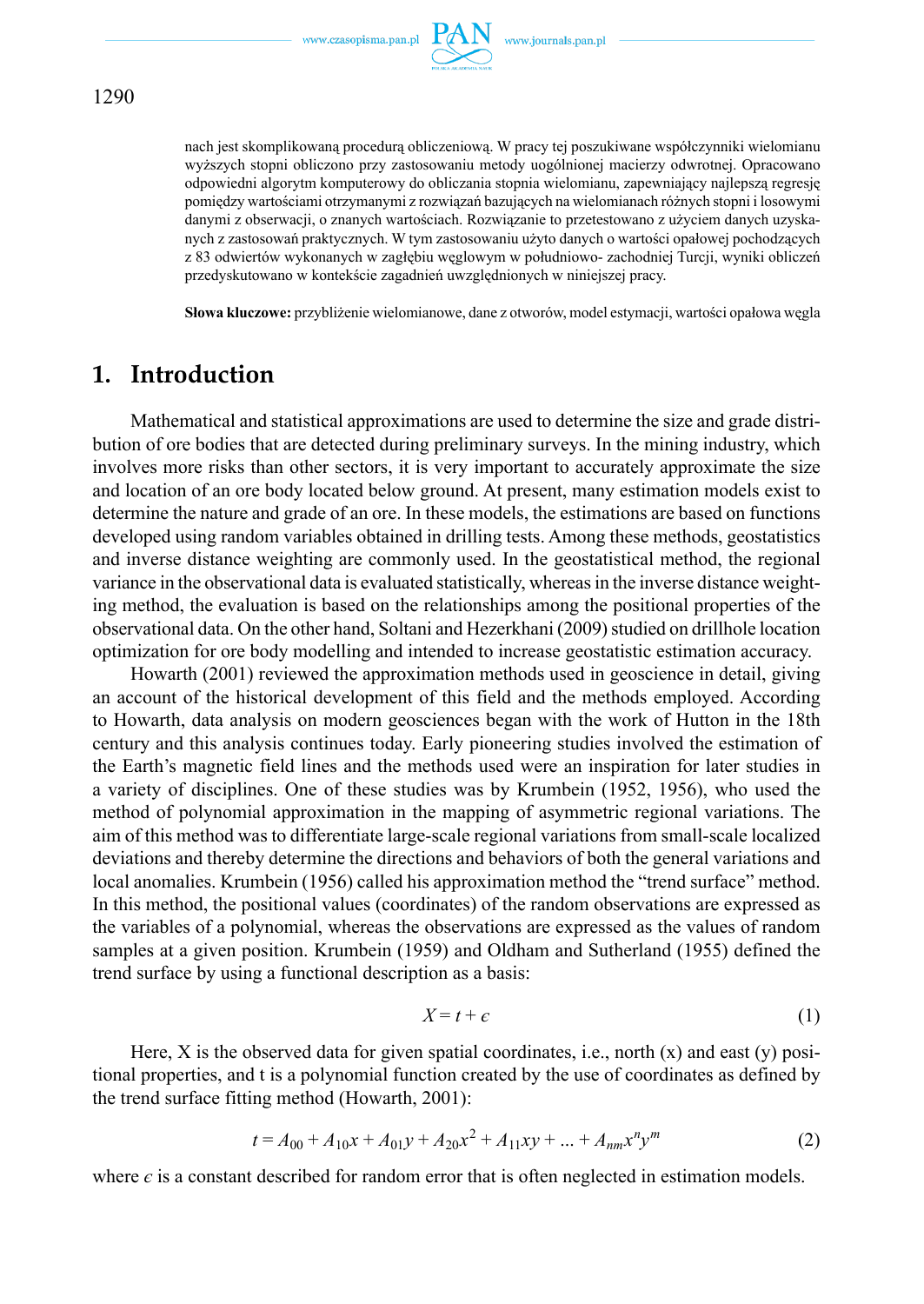

It is thus necessary to determine the A coefficients to solve these approximation problems. Generalized inverse matrix operations can be used for the solution of unknown coefficients, but the size of the matrix and the inverse matrix operation requires excessive computer capacity. More specifically, these operations require the numbers associated with the coordinates to be raised to high-order powers, as well as the solution of the inverse matrix operation itself, which renders the task of determining these coefficients difficult (Karakus et al., 2011). Dwyer and Waugh (1953) were the first researchers to note this difficulty. Other authors have reported that the errors associated with these calculations result in approximation with low regression coefficients (Norcliffe, 1969; Tinkler, 1969; Chayes, 1970; Howarth, 2001,).

The fact that the averages of the values calculated by polynomial regression methods are fairly similar attracted the early attention of statisticians, and the concept of moving averages was then investigated (Krendall, 1946; Wold, 1949; Potter, 1955; Schlee, 1957; Pelletier, 1958). These studies were performed in diverse fields; perhaps the most interesting study was that of Krige (1960), whose research focused on gold reserves. Matheron (1962, 1963, 1965), who drew on the work completed by Krige and others, subsequently published the seminal principles of geostatistics, which entailed a group of statistical estimation methods. Wang and Zhang (1999) compared the kriging and trend surface analysis methods; they selected a fifth-degree polynomial to determine regional variations in heavy metal content and found that lateral variations could be detected using the kriging method.

The aim of this study was to determine the best-fitting degree for a polynomial function in a polynomial approximation method that uses random variables. In previous trend surface mapping studies, the best way to select the degree of the approximating polynomial has not always been clear; likewise, which coefficients best estimate the constructed trend surface is often unclear. The consequent ambiguity regarding estimation power in practical applications leads to the erroneous interpretation of the results of polynomial approximation methods. In this study, the mean values obtained from 83 drilling sites in a coal seam were used to perform surface fitting with polynomials of varying degrees, and the results of these approximations are discussed.

# **2. The theory of bivariate polynomial approximation**

An approximation problem (function) with the goal of estimating a value at a point in a region of interest with minimum error using randomly positioned samples is referred to as the problem of finding the best-fitting function. The most commonly used approximation functions in engineering and scientific applications are polynomial functions. One reason for this popularity is the fact that every analytical function can be expanded as a Taylor series at a given point.

In this study, a finite number of observational data at known positions (north =  $x$ , east =  $y$ ) were used to evaluate the solutions of bivariate polynomial approximations. The polynomial approximation was chosen here rather than the intermediate value theorem for polynomials because the number of data points is very high, and the data points are randomly distributed throughout the studied region. To illustrate, assume that we have a number  $k$  of different sampling points  $(x_i, y_i)$ ,  $1 \le i \le k$  defined on the *x*-*y* plane, all belonging to the unknown function  $z = f(x, y)$ . The function  $z = f(x, y)$  thus defines a surface in the sampling space (in three dimensions). The purpose here is to determine the bivariate polynomial function that reproduces the data with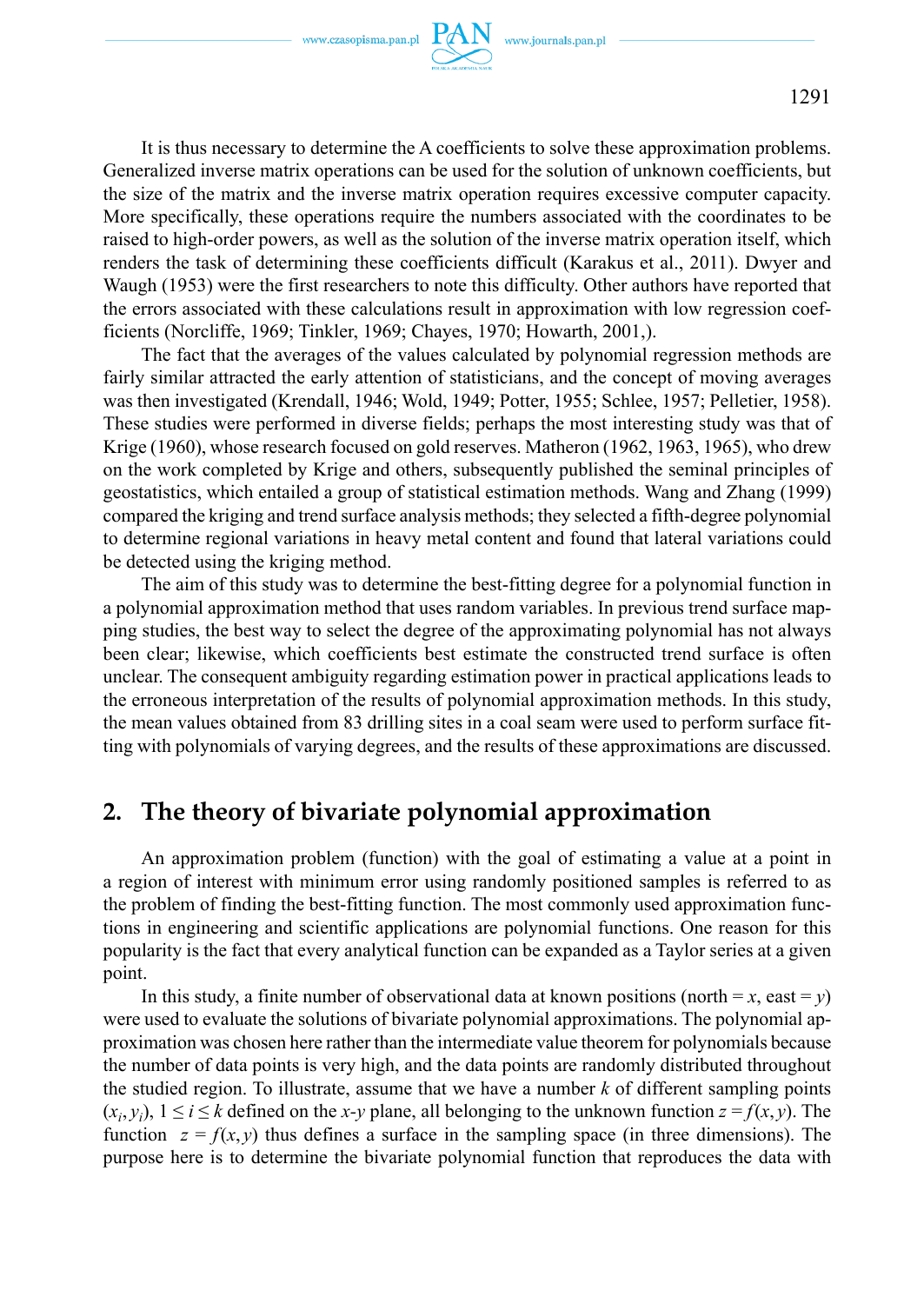minimum error and/or estimates the value of  $\hat{z} \approx f(\hat{x}, \hat{y})$  with minimum error at a point  $(\hat{x}, \hat{y})$  that is not given in the dataset:

 $f(x, y) \approx p(x, y)$ 

The bivariate polynomial, written in terms of powers of *x* and  $y(x^m y^n)$  and having a degree of  $m + n$ , is defined as

$$
p(x, y) = \sum_{r=0}^{m} \sum_{s=0}^{n} a_{rs} x^{r} y^{s}
$$
 (1)

and has  $(m + n)(n + 1)$  coefficients. In terms of matrices, the bivariate polynomial (1) is written as follows:

$$
u(x, y)a = p(x, y) \tag{2}
$$

Here,  $1 \times (m + n)(n + 1)$ 

 $u^T(x,y) = [1 \ y \ y^2 \ \cdots \ y^n \ x \ xy \ xy^2 \ \cdots \ x^m \ x^m y \ x^m y^2 \ \cdots \ x^m y^n]$ 

and  $(m + 1)(n + 1) \times 1$ 

$$
\boldsymbol{a}^T = [a_{00} \ a_{01} \ a_{02} \ \cdots \ a_{0n} \ a_{10} \ a_{11} \ a_{12} \ \cdots \ a_{1n} \ \cdots \ a_{m0} \ a_{m1} \ a_{m2} \ \cdots \ a_{mn}]
$$

are vectors. To obtain the  $(m+1)(n+1)$  coefficients for  $m+n$  polynomials, at least  $(m+1)(n+1)$ data points are required. The number of data points is thus much larger than the number of coefficients to be obtained; that is,  $k \gg (m+1)(n+1)$ . For this reason, the approximation method is used.

The points  $(x_i, y_i)$ ,  $1 \le i \le k$  must satisfy the following equation:

$$
p(x_i, y_i) = f(x_i, y_i) \tag{3}
$$

Therefore, the linear system of equations below is obtained:

$$
Ua = b \tag{4}
$$

Here, the matrix is  $1, y_1$  $2, y_2$  $3, y_3$  $(x_1, y_1)$  $(x_2, y_2)$  $(x_3, y_3) | k \times (m+1)(n+1)$  $(x_k, y_k)$ *T T T*  $T(x_k, y_k)$ *x y x y*  $x_3, y_3$  |  $k \times (m+1)(n)$ *x*<sub>k</sub>, *y*  $|u^T(x_1, y_1)|$  $\begin{bmatrix} 1 & 1 & 1 \\ 0 & 0 & 1 \end{bmatrix}$  $|\boldsymbol{u}^T(x_2, y_2)|$  $=\left| u^T(x_3, y_3) \right| k \times (m+1)(n+1)$  $\vert \hspace{.8cm} \cdot \hspace{.8cm} \cdot \hspace{.8cm} \cdot \hspace{.8cm} \vert$  $\begin{bmatrix} 1 & 1 & 1 \\ 1 & 1 & 1 \end{bmatrix}$  $\lfloor \mathbf{u}^T(x_k, y_k) \rfloor$  $\vdots$ *u u*  $U = |u|$ *u* , and the vector is  $_1, y_1$  $2, y_2$  $3, y_3$  $(x_1, y_1)$  $(x_2, y_2)$  $(x_3, y_3) | k \times 1$  $(x_k, y_k)$  $f(x_1, y)$  $f(x_2, y)$  $f(x_3, y_3) \, | \, k$  $f(x_k, y)$  $| f(x_1, y_1) |$  $\left| \frac{f(x+y)}{f(x+y)} \right|$  $|J(x_2,y_2)|$  $= | f(x_3, y_3) | k \times$  $\vert$   $\cdot$   $\cdot$   $\cdot$   $\vert$  $|\cdot|$  :  $|$  $[f(x_k, y_k)]$  $\vdots$ **.** 

The rank of the linear equation (4) is  $(m + 1)(n + 1)$ , and the system (4) cannot be solved because the data differ from each other. The best approximated solution to the unsolvable linear equation system (4) is obtained by determining the vector *a* and using the method of least squares. The equation normal to (4) is obtained as follows:

$$
U^T U a = U^T b \tag{5}
$$

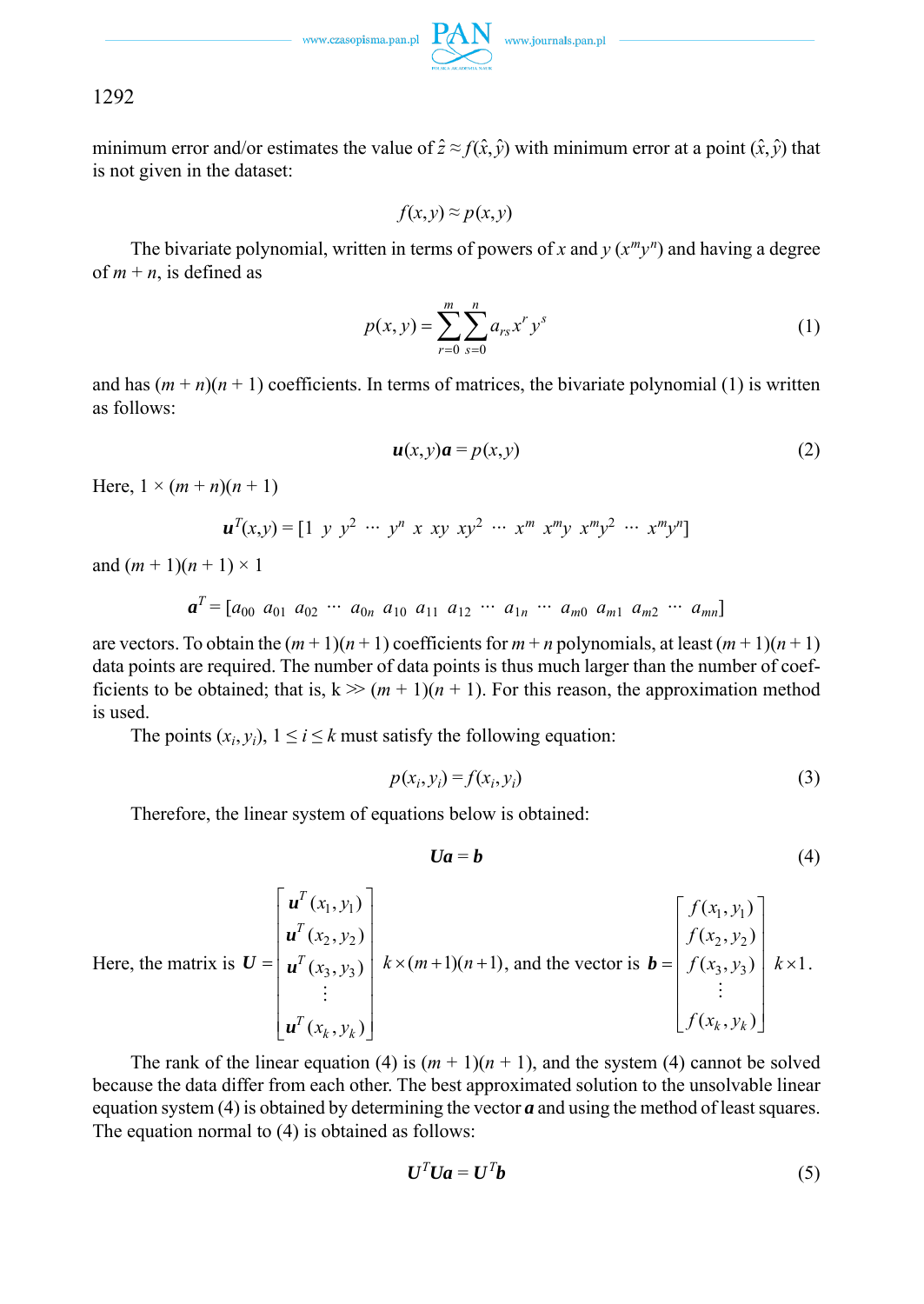

Equation (5) has  $(m + 1)(n + 1)$  unknowns.  $U<sup>T</sup>U$  is a square and symmetric matrix and has a  $rank(U<sup>T</sup>U) = (m + 1)(n + 1)$ . The only solution to the normal equation (5) is obtained as

$$
\boldsymbol{a} = (\boldsymbol{U}^T \boldsymbol{U})^{-1} \ \boldsymbol{U}^T \boldsymbol{b} \tag{6}
$$

Here, the matrix  $(U^T U)^{-1} U^T$  is the Moore-Penrose *g*-inverse matrix of *U* and is denoted  $U^+ = (U^T U)^{-1} U^T$ . The coefficients to be obtained from (6) represent the optimal approximated solution to (4) and are the coefficients of the polynomial (1). The bivariate polynomial verifying the observational data with minimum error is calculated.

### **3. Methods**

The coefficients of the polynomial were calculated using the generalized inverse matrix solution defined above. A computer program was written in Visual Basic for this solution. The general algorithm of this program is illustrated in Figure 1. First, the random observational values were read from a data file, and the position of each drilling site (the *x*-*y* coordinates) and values to be modeled (calorie and ash) were assigned to variables. Then, using the position variables of the drilling sites and setting the degree of the polynomial equal to the maximum number of drilling points, the mathematical problem was constructed. For points in the data file with known values, the estimation was performed using the coefficient vector obtained after solving the problem. A linear regression was performed between the original and estimated values of *n* drilling points, and the best polynomial degree was determined. This operation was repeated from the smallest to the highest possible  $(n - 1)$  polynomial degree, and the degree with the maximum linear regression value was displayed on the screen.

# **4. Analysis**

We tested the developed solution algorithm using data from 83 drilling points in the Afsin-Elbistan coal basin in Turkey. The drilling sites were randomly located in an area 2,050 m long on the east-west axis and 2,315 m long on the north-south axis (Fig. 2). The problem defined above was constructed and solved for the average calorie values of the drills that were used as coal cutters.

Using the computer program we developed, the approximation surface coefficients of the calorie values of the drilling sites were solved for various polynomial degrees. The general statistical evaluations of the raw calorie values and the calorie values estimated with different polynomial degrees are listed in Table 1. Here, the mean calorie values remained constant as the polynomial degree decreased, but the normal distributions and standard deviations progressively deviated from the raw calorie values (Fig. 3). In this case, as the polynomial degree decreased, the surface obtained did not include regional anomalies and thus led to surfaces that can be interpreted differently. To allow comparison with previous studies, the polynomial degrees selected were 2, 3, 4, and 8 (where the m and n values are the same). Additionally, we evaluated the powers  $m = 5$  and  $n = 12$ , which represented the closest surface to the original calorie values determined using the developed algorithm solution that resulted from our analysis.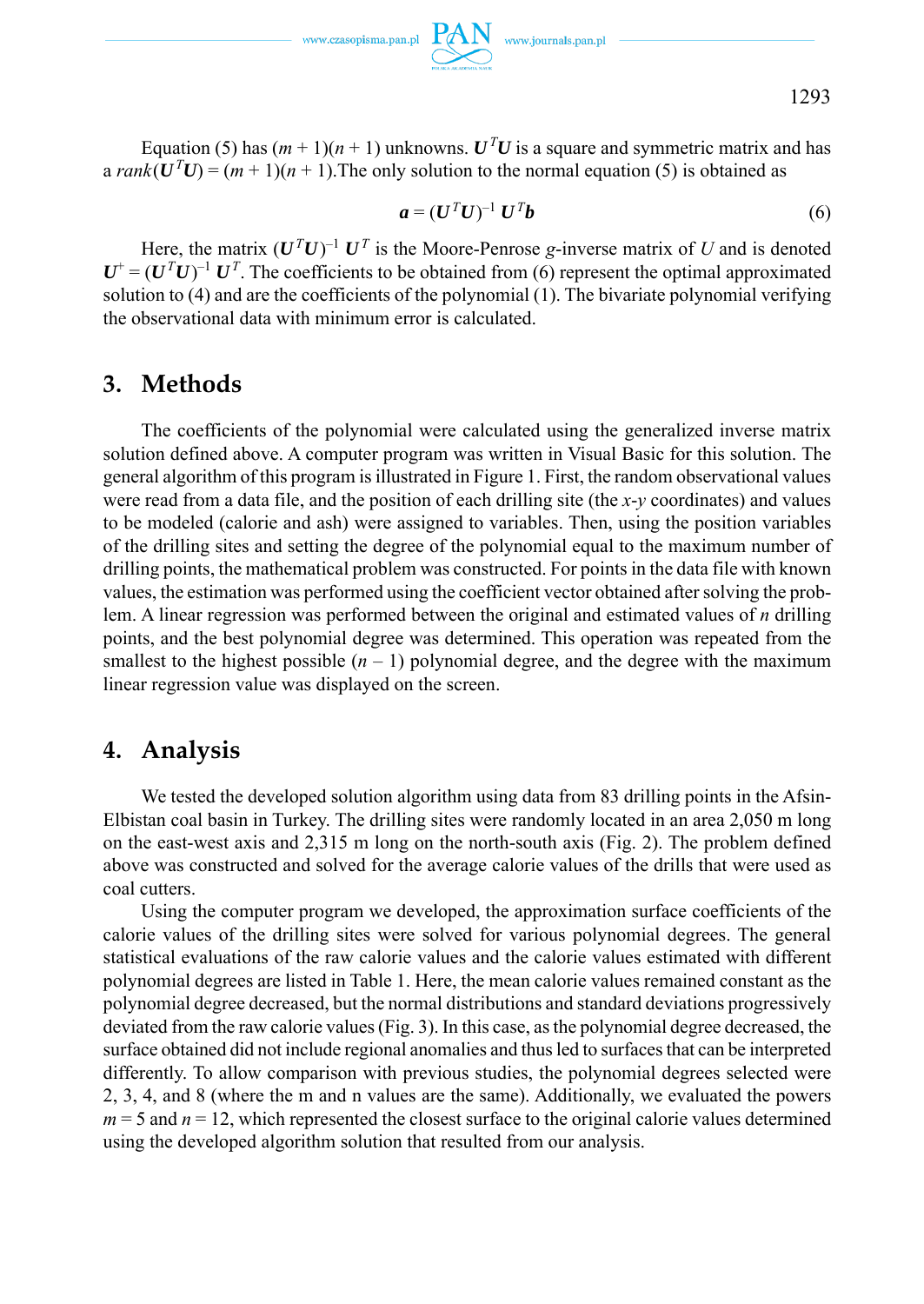www.czasopisma.pan.pl



Fig. 1. The computer algorithm to determine the highest polynomial approximation degree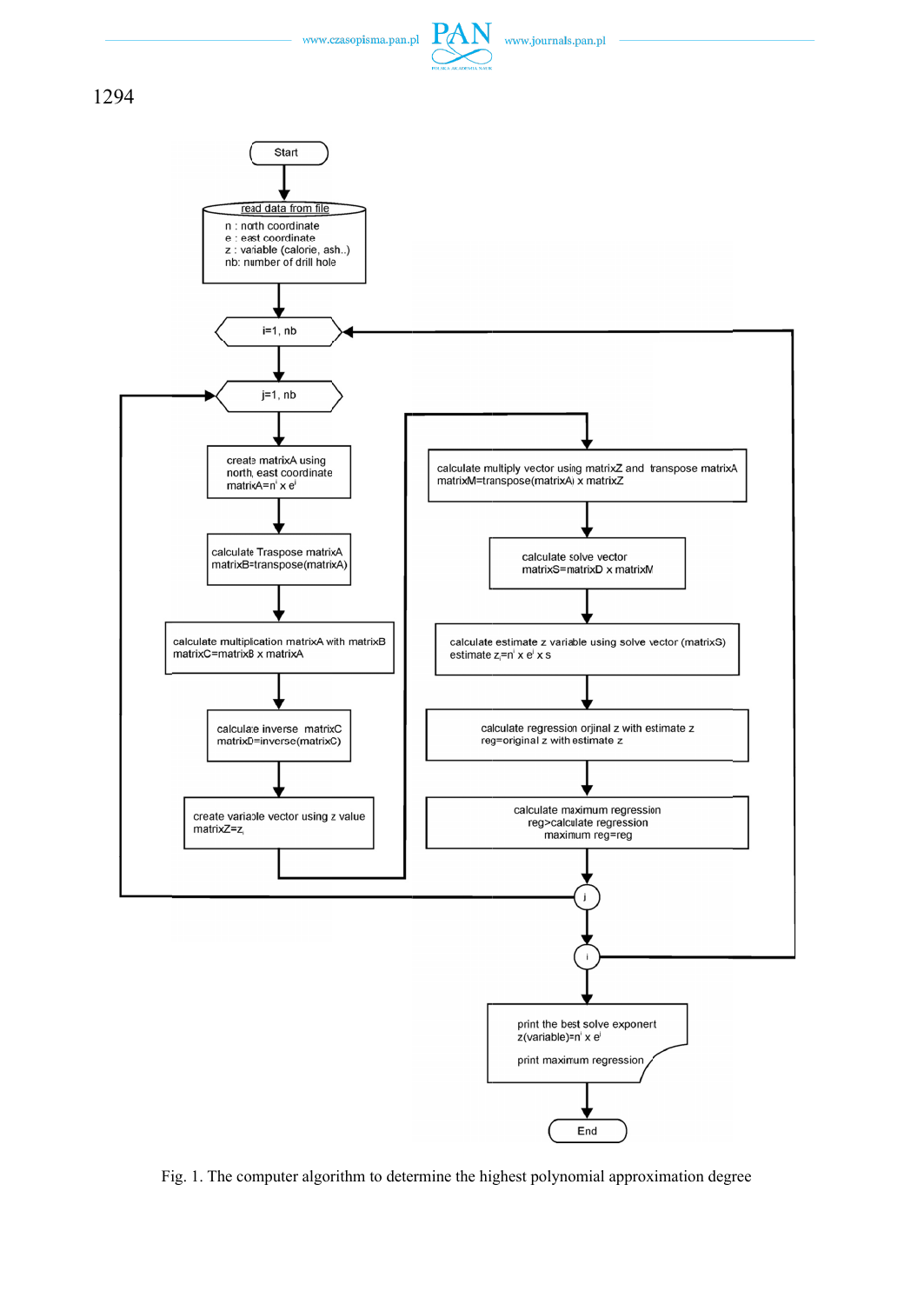

PAN

www.czasopisma.pan.pl

Fig. 2. Locations of the drilling tests used to provide the random data

|  |  | General statistical evaluation |
|--|--|--------------------------------|
|--|--|--------------------------------|

|                       | <b>Raw Calorie</b><br><b>Values</b> | <b>Estimated</b><br>values<br>$m = 2, n = 2$ | <b>Estimated</b><br>values<br>$m = 3, n = 3$ | <b>Estimated</b><br>values<br>$m = 4, n = 4$ | <b>Estimated</b><br>values<br>$m = 8, n = 8$ | <b>Estimated</b><br>values*<br>$m = 5, n = 12$ |
|-----------------------|-------------------------------------|----------------------------------------------|----------------------------------------------|----------------------------------------------|----------------------------------------------|------------------------------------------------|
| N                     | 83                                  | 83                                           | 83                                           | 83                                           | 83                                           | 83                                             |
| Mean                  | 1,196.2                             | 1,196.2                                      | 1,196.2                                      | 1,196.2                                      | 1,196.2                                      | 1,196.2                                        |
| Standard<br>deviation | 138                                 | 92.5                                         | 101.8                                        | 105.5                                        | 129.1                                        | 130.5                                          |
| Minimum               | 765                                 | 884.6                                        | 883.7                                        | 859.6                                        | 786.7                                        | 749.4                                          |
| Maximum               | 1,427                               | 1,346.2                                      | 1,382.7                                      | 1,404.9                                      | 1,426.6                                      | 1,423.2                                        |
| <b>Skewness</b>       | $-0.81$                             | $-0.89$                                      | $-0.92$                                      | $-0.89$                                      | $-1.06$                                      | $-1.07$                                        |
| Kurtosis              | 1.08                                | 1.09                                         | 1.61                                         | 1.30                                         | 1.74                                         | 1.87                                           |

\* The powers of the best-fitting approximation surfaces.

1295

TABLE 1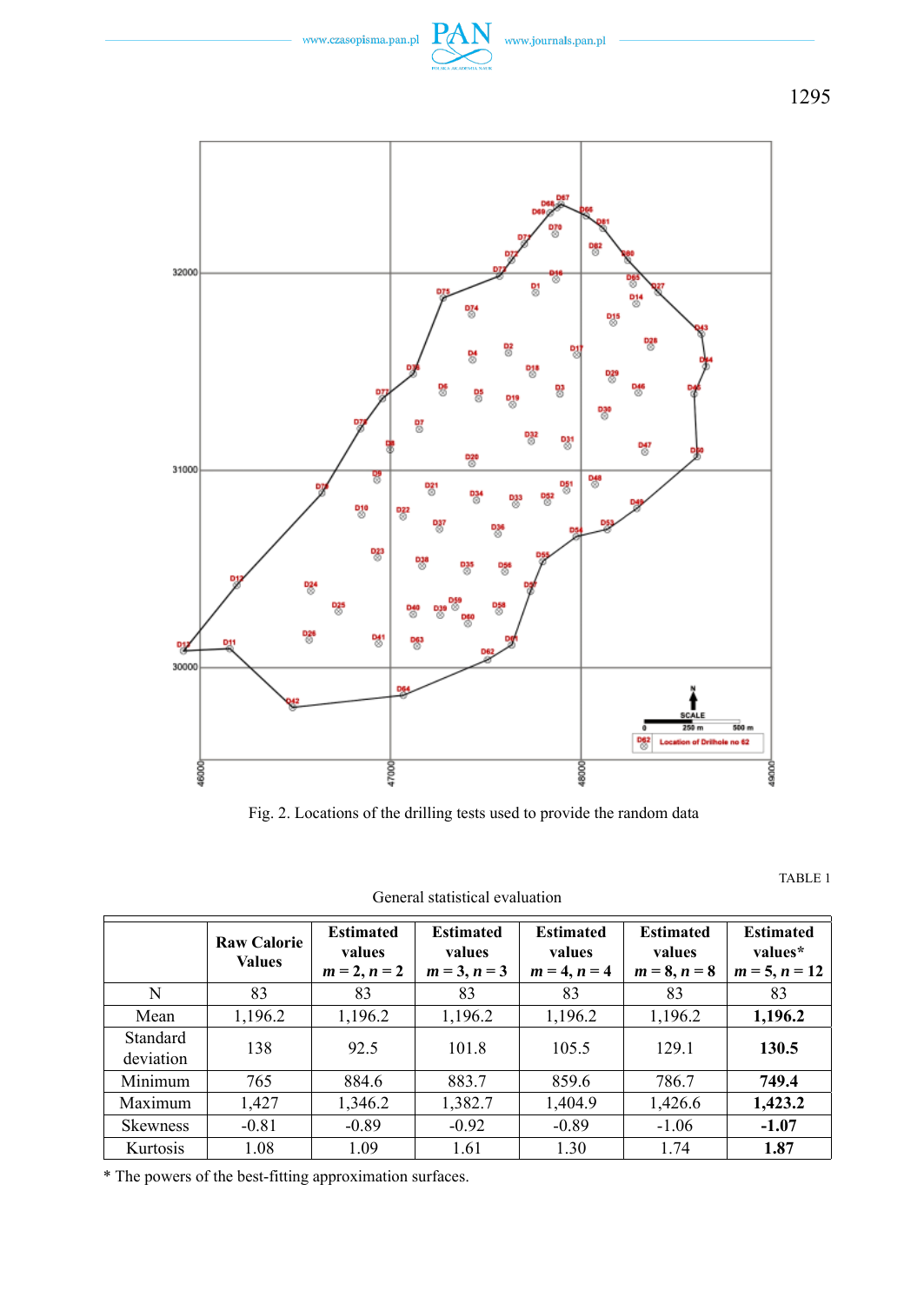





Fig. 3. General statistical evaluation of the calorie values obtained in 83 drilling tests. (a) Raw calorie value; (b)  $m = 2$ ,  $n = 2$ ; (c)  $m = 3$ ,  $n = 3$ ; (d)  $m = 4$ ,  $n = 4$ ; (e)  $m = 8$ ,  $n = 8$ ; (f)  $m = 5$ ,  $n = 12$ ; the best-fitting approximation surface was obtained at this degree

Regression analysis was performed to assess the statistical relationship between the estimated values obtained using the solution vector and the raw data. As shown in Figure 4, the degree of the polynomial with the largest coefficients was  $n = 8$  and  $m = 8$  for the case where  $(m+1)(n+1)$  < 83, which defined the upper limits for m and n using drilling data from 83 points. Theoretically, the surface most accurately representing the raw data should be obtained with this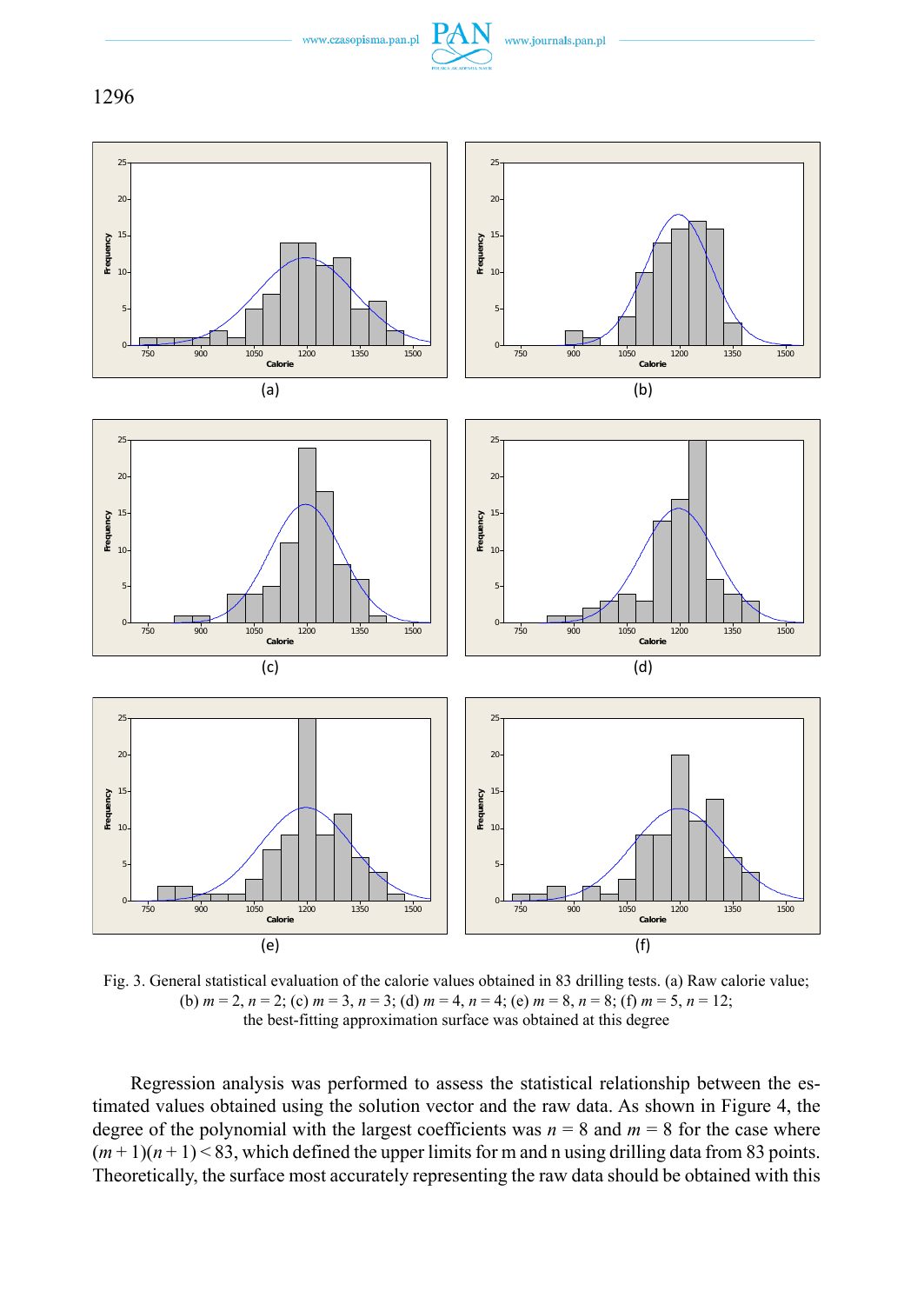

Fig. 4. Regression analyses. (a) *m* = 2, *n* = 2; (b) *m* = 3, *n* = 3; (c) *m* = 4, *n* = 4; (d) *m* = 8, *n* = 8; (e)  $m = 5$ ,  $n = 12$ ; the best-fitting approximation surface was obtained at this degree ( $R^2 = 0.91$ )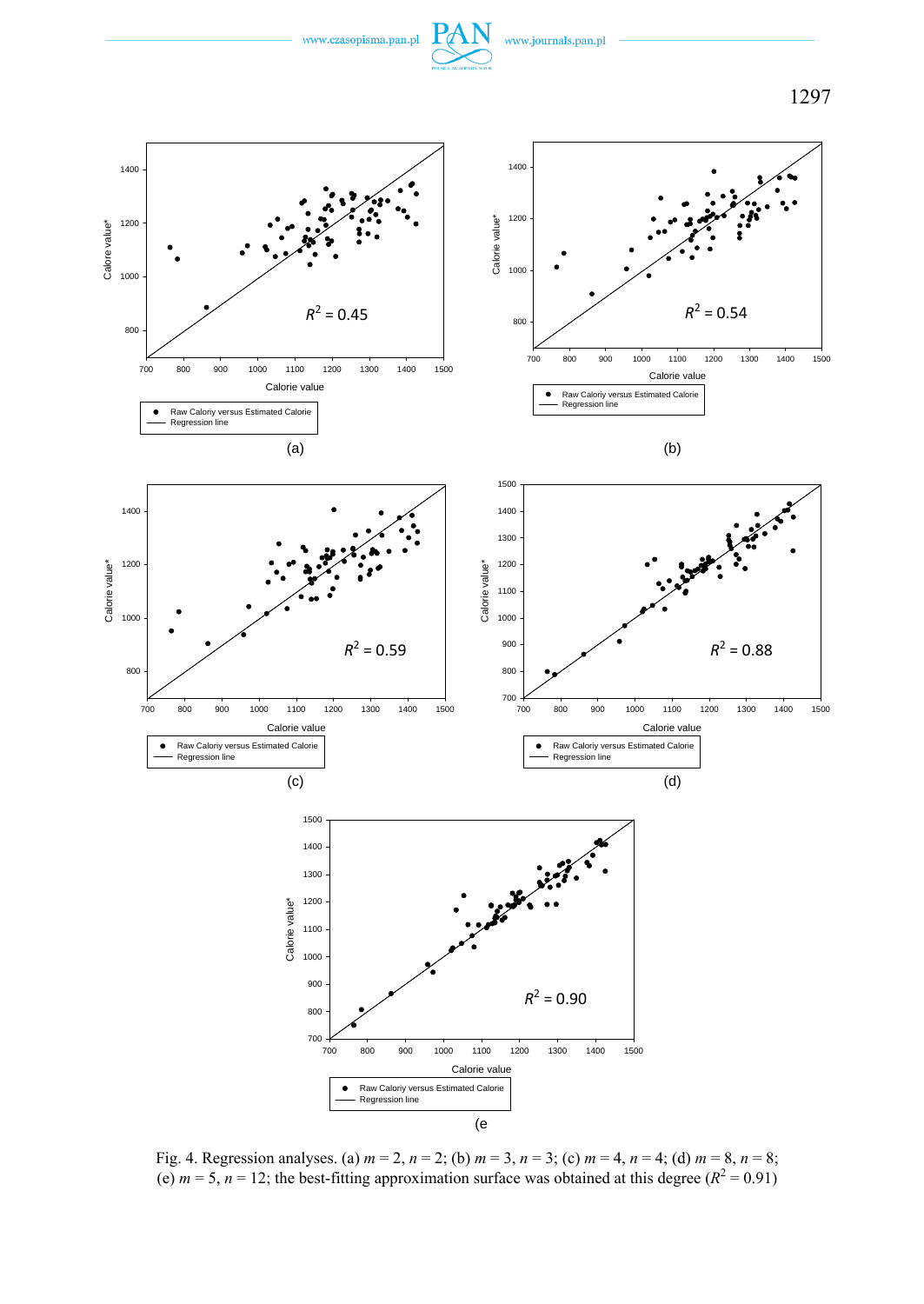polynomial degree. However, the results of our analysis revealed that the closest surface to the raw data approached the degrees of  $n = 5$  and  $m = 12$ .

To verify the regression analysis, contour maps were produced from the raw and estimated calorie values using the triangulation method. Figure 5 shows the contour curves drawn with the values estimated using the same position coordinates; the surface closest to the raw data is situated at the polynomial degrees  $m = 5$  and  $n = 12$ , where the highest regression coefficient was found. However, in the estimation of intermediate values using the solution coefficients, errors may arise, especially outside the region defined by the drilling locations. Furthermore, there were significant differences between the surfaces obtained at lower polynomial degrees and those obtained using the raw data (Figure 4,  $a-c$ ). Therefore, lower-degree polynomial approximations should not be used, especially for the analysis of large datasets.

## **5. Results and Discussion**

Mathematical estimation methods have a long history in modern geoscience research, and the shortcomings of polynomial approximation methods paved the way for pioneering work in geostatistical methods. The rising popularity of modern geostatistics has limited research on polynomial approximation methods and their applications. In this study, we investigated the solution to an estimation problem constructed from the positional properties of random variables using a polynomial approximation method. To determine the solution coefficients, a Moore-Penrose generalized inverse matrix solution was used, and a computer program was written to test the results obtained with different polynomial degrees. Drilling data from a coal basin were used in this test case, and the calorie values of this coal seam were selected as the variables. Based on our analysis, the following results were obtained:

- i) The Moore-Penrose generalized inverse matrix solution can be used in approximation methods for nonlinear systems. However, this method can be difficult because the solution of high-ranking matrix operations is limited due to the large size of the dataset. Another limitation is that the degree of the polynomial used in the estimation process is determined by the number of data points. Additionally, in studies with an insufficient number of samples, the polynomial degree is small, and the solution for the resulting approximation surface may be misleading. Generalized inverse matrix methods are commonly used in the numerical analysis of nonlinear systems with polynomial approximations. However, no method has been developed to determine the degree of the polynomial that is most accurate in these approximation solutions. In this study, a computer program was developed to evaluate every possible degree of the approximating polynomial to yield the best approximation, and the program was tested in the analysis of drilling data. To determine the closest approximation model, linear regression was performed between the solution coefficients calculated as a function of polynomial degree and the raw data.
- ii) In theory, the surface most closely representing a domain of random variables is expected to occur at the polynomial degree equal to the number of data points. However, due to the structural irregularities encountered in geoscience applications, the solution providing the best approximation may be found at a different polynomial degree. This study found that, in the analysis of calorie values from the drilling data, the most accurate regression of the approximation surface was obtained at the polynomial degrees  $n = 5$ ,  $m = 12$ . This result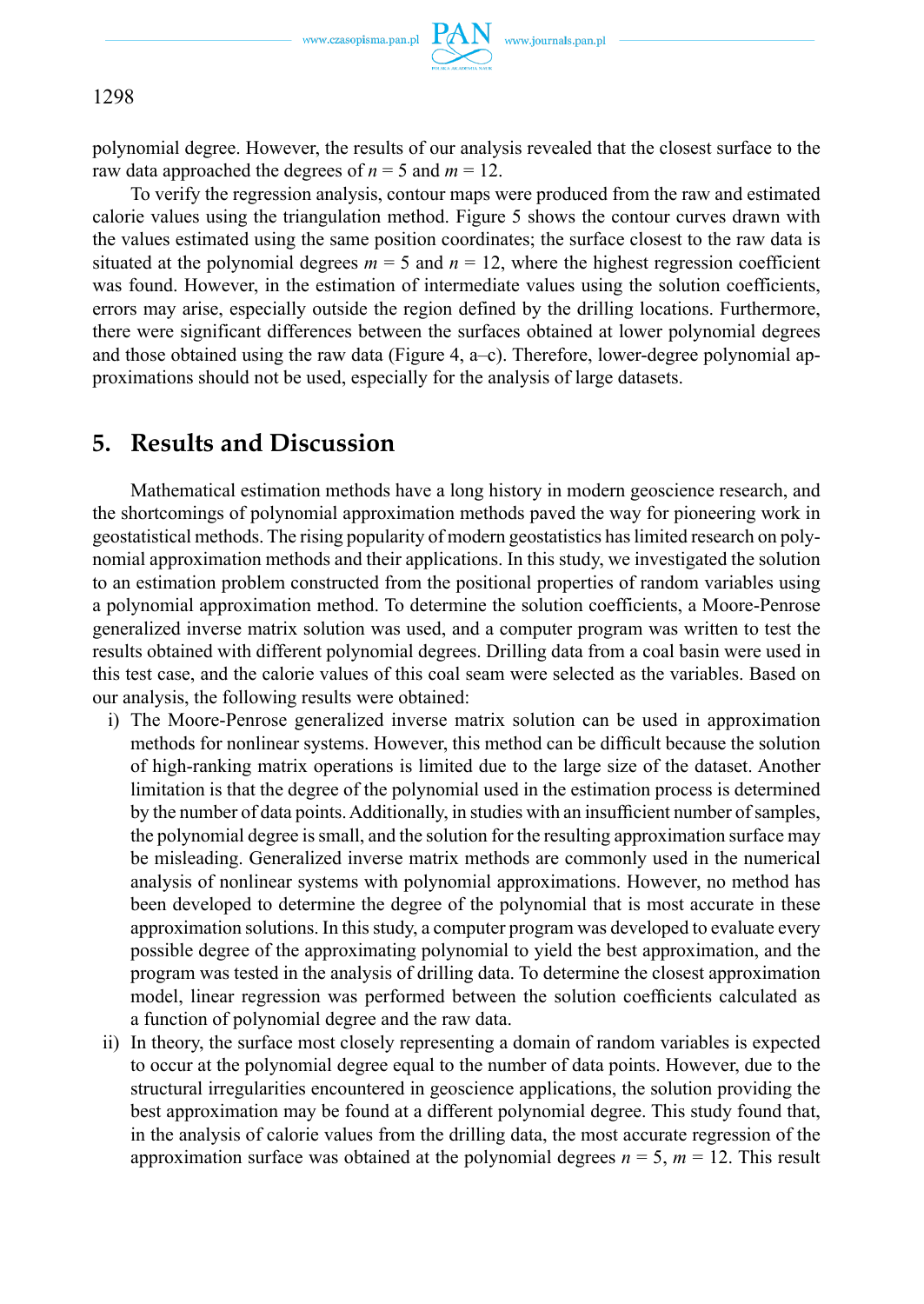



Fig. 5. Triangulated contour maps. (a) Raw calorie values; (b)  $m = 2$ ,  $n = 2$ ; (c)  $m = 3$ ,  $n = 3$ ; (d)  $m = 4$ ,  $n = 4$ ; (e)  $m = 8$ ,  $n = 8$ ; (f)  $m = 5$ ,  $n = 12$ ; the best-fitting approximation surface was obtained at this degree  $(R^2 = 0.91)$